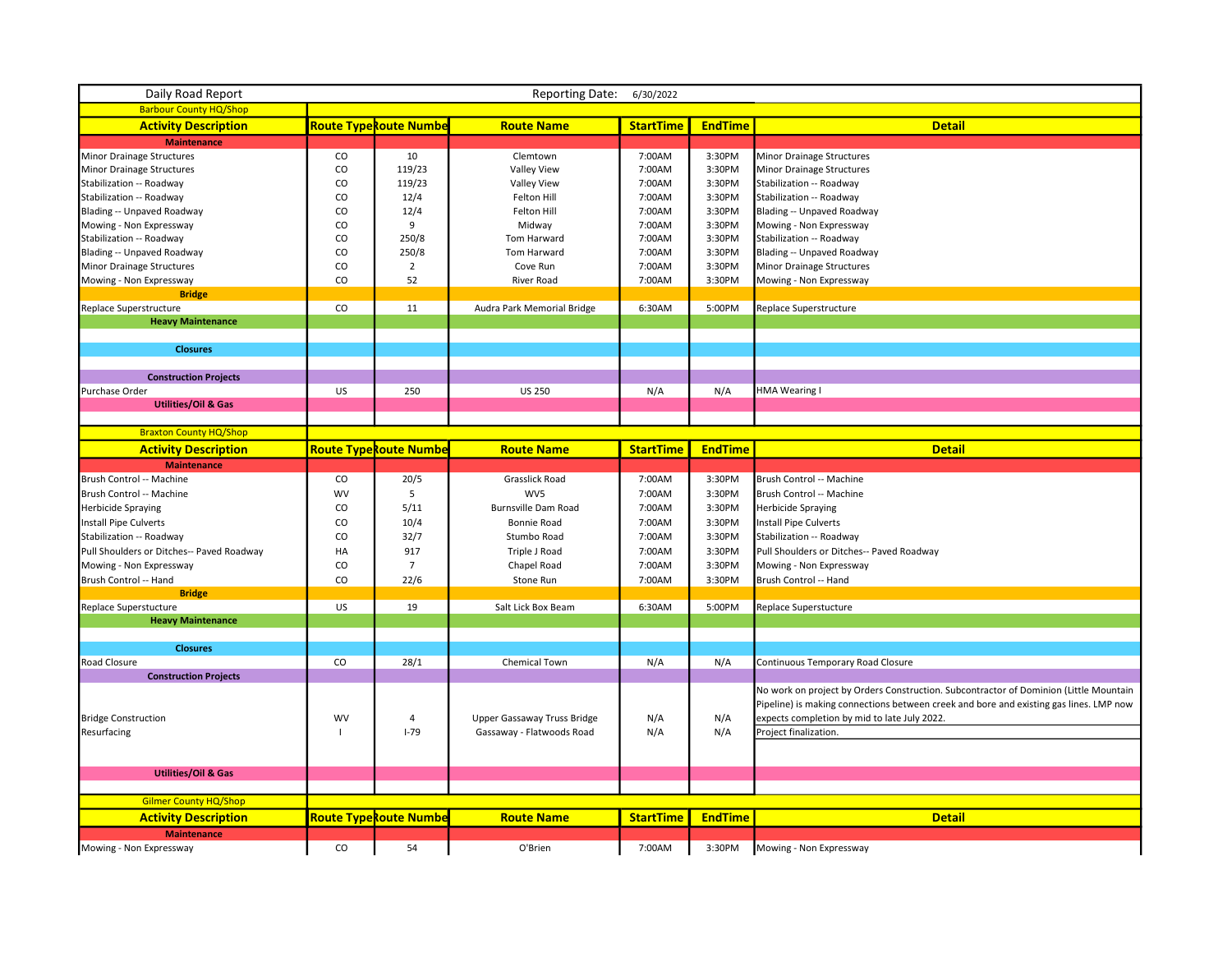| Mowing - Non Expressway                       | CO           | 23/7                          | Road Run                       | 7:00AM           | 3:30PM         | Mowing - Non Expressway                                                                   |
|-----------------------------------------------|--------------|-------------------------------|--------------------------------|------------------|----------------|-------------------------------------------------------------------------------------------|
| Mowing - Non Expressway                       | CO           | 9/7                           | Mount Liberty                  | 7:00AM           | 3:30PM         | Mowing - Non Expressway                                                                   |
| Mowing - Non Expressway                       | CO.          | $\overline{7}$                | <b>Tanner Creek</b>            | 7:00AM           | 3:30PM         | Mowing - Non Expressway                                                                   |
| Patching of Bituminous Pavements              | CO           | 12/10                         | Golf Course Road               | 7:00AM           | 3:30PM         | Patching of Bituminous Pavements                                                          |
| Ditching and Blading -- Unpaved Roadway       | CO           | 12                            | Leading Creek                  | 7:00AM           | 3:30PM         | Ditching and Blading -- Unpaved Roadway                                                   |
| Stabilization -- Roadway                      | CO           | 12                            | <b>Leading Creek</b>           | 7:00AM           | 3:30PM         | Stabilization -- Roadway                                                                  |
| Ditching and Blading -- Unpaved Roadway       | CO           | 7/3                           | Vannoy Ridge                   | 7:00AM           | 3:30PM         | Ditching and Blading -- Unpaved Roadway                                                   |
| Stabilization -- Roadway                      | CO           | 7/3                           | Vannoy Ridge                   | 7:00AM           | 3:30PM         | Stabilization -- Roadway                                                                  |
|                                               |              |                               |                                |                  |                |                                                                                           |
| Ditching and Blading -- Unpaved Roadway       | CO           | 7/8                           | <b>Bowling Alley Hill</b>      | 7:00AM           | 3:30PM         | Ditching and Blading -- Unpaved Roadway                                                   |
| Stabilization -- Roadway                      | CO           | 7/8                           | <b>Bowling Alley Hill</b>      | 7:00AM           | 3:30PM         | Stabilization -- Roadway                                                                  |
| Ditching and Blading -- Unpaved Roadway       | CO           | 12                            | Dolphi Drive / Leading Creek   | 7:00AM           | 3:30PM         | Ditching and Blading -- Unpaved Roadway                                                   |
| Stabilization -- Roadway                      | CO           | 12                            | Dolphi Drive / Leading Creek   | 7:00AM           | 3:30PM         | Stabilization -- Roadway                                                                  |
| <b>Bridge</b>                                 |              |                               |                                |                  |                |                                                                                           |
| Set temporary bridge to prep for replacement  | CO           | 1/7                           | Lower Big Run Water Crossing   | 6:30AM           | 5:00PM         | Installation and Maintenance of Non Bridge Structures                                     |
| <b>Heavy Maintenance</b>                      |              |                               |                                |                  |                |                                                                                           |
| <b>Steel Piling Installation</b>              | CO           | 19                            | Normantown-Gassaway Road       | 7:00AM           | 3:30PM         | <b>Steel Piling Installation</b>                                                          |
| Set temporary bridge to prep for replacement  | WV           | 5                             | Glenville-Burnsville           | 6:30AM           | 5:00PM         | Installation and Maintenance of Non Bridge Structures                                     |
| <b>Closures</b>                               |              |                               |                                |                  |                |                                                                                           |
|                                               |              |                               |                                |                  |                |                                                                                           |
| <b>Construction Projects</b>                  |              |                               |                                |                  |                |                                                                                           |
| Purchase Order                                | <b>WV</b>    | 5                             | Glenville - Burnsville Road #2 | N/A              | N/A            | HMA Wearing I                                                                             |
| <b>Utilities/Oil &amp; Gas</b>                |              |                               |                                |                  |                |                                                                                           |
|                                               |              |                               |                                |                  |                |                                                                                           |
| <b>Lewis County HQ/Shop</b>                   |              |                               |                                |                  |                |                                                                                           |
| <b>Activity Description</b>                   |              | <b>Route Type Route Numbe</b> | <b>Route Name</b>              | <b>StartTime</b> | <b>EndTime</b> | <b>Detail</b>                                                                             |
| <b>Maintenance</b>                            |              |                               |                                |                  |                |                                                                                           |
| Patching of Bituminous Pavements              | CO           | 22                            | Wolf Pen                       | 7:30AM           | 4:00PM         | Patching of Bituminous Pavements                                                          |
| Pull Shoulders or Ditches-- Paved Roadway     | CO           | 46                            | Abrams Run                     | 7:30AM           | 4:00PM         | Pull Shoulders or Ditches-- Paved Roadway                                                 |
| Pull Shoulders or Ditches-- Paved Roadway     | CO           | 6                             | <b>Fink Creek</b>              | 7:30AM           | 4:00PM         | Pull Shoulders or Ditches-- Paved Roadway                                                 |
| Mowing - Non Expressway                       | CO           | $\mathbf{1}$                  | North River Ave./Old Mill Rd   | 7:30AM           | 4:00PM         | Mowing - Non Expressway                                                                   |
| Mowing - Non Expressway                       | CO           | 119/21                        | Sauls Run Road                 | 7:30AM           | 4:00PM         | Mowing - Non Expressway                                                                   |
| Brush Control -- Machine                      | CO           | 46                            | Abrams Run                     | 7:30AM           | 4:00PM         | Brush Control -- Machine                                                                  |
| Ditching and Blading -- Unpaved Roadway       | CO           | 10/5                          | Isaac Fork                     | 7:30AM           | 4:00PM         | Ditching and Blading -- Unpaved Roadway                                                   |
| Stabilization -- Roadway                      | CO           | 50/5                          | Duffy to Upshur Co Line        | 7:30AM           | 4:00PM         | Stabilization -- Roadway                                                                  |
| <b>Bridge</b>                                 |              |                               |                                |                  |                |                                                                                           |
| Replace Caps&Superstructure                   | CO           | 17                            | Copley Bridge                  | 6:30AM           | 5:00PM         | Needs Paved                                                                               |
| Pour Wingwall                                 | CO           | 30                            | Skin creek Arch #2             | 6:30AM           | 5:00PM         | One lane closed                                                                           |
| <b>Heavy Maintenance</b>                      |              |                               |                                |                  |                |                                                                                           |
|                                               |              |                               |                                |                  |                |                                                                                           |
| <b>Closures</b>                               |              |                               |                                |                  |                |                                                                                           |
|                                               |              |                               |                                |                  |                |                                                                                           |
| <b>Construction Projects</b>                  |              |                               |                                |                  |                |                                                                                           |
|                                               |              |                               |                                |                  |                | City/property owner/WVDOH, to resolve issue wiith existing retaining wall in poor         |
|                                               |              |                               |                                |                  |                | condition. Contractor has set beams and will continue to install deck pans, epoxy rebar,  |
| New Bridge Construction                       | CO           | $\mathbf{1}$                  | Forth Street Beam/Route 1      | N/A              | N/A            | and deck overhang forms this week.                                                        |
|                                               |              |                               |                                |                  |                |                                                                                           |
|                                               |              |                               |                                |                  |                | Continue 3" conduit installations in various areas of project. Most change order #2 work  |
|                                               |              |                               |                                |                  |                | relocation of junction boxes and conduit alont Rt. 33 is done. Clean-up remains. Form and |
|                                               |              |                               |                                |                  |                | pour concrete for remaining four, each maintenance platforms on ramp and I-79.            |
|                                               |              |                               |                                |                  |                | Continue pulling Z line and electrical wire later through conduits on NB ramp. Wiring     |
| Roadway Lighting, Signing & RWIS              | $\mathbf{I}$ | 79                            | Weston I/C Lighting Exit 99    | N/A              | N/A            | installation, luminaire and high mast pole setting remains.                               |
|                                               |              |                               |                                |                  |                | Subcontractor, SGI should continue to paint ends of bridge beams abutments 1 and 2.       |
| <b>Bridge Overlay</b>                         | CO           | $\overline{7}$                | South Park Bridge              | N/A              | N/A            | Anticipate finishing this week.                                                           |
|                                               |              |                               |                                |                  |                |                                                                                           |
|                                               | $\mathbf{I}$ | 79                            | Burnsville - Roanoke Road      |                  |                |                                                                                           |
| Resurfacing<br><b>Utilities/Oil &amp; Gas</b> |              |                               |                                | N/A              | N/A            | Project clean-up for holiday weekend. Remove traffic control.                             |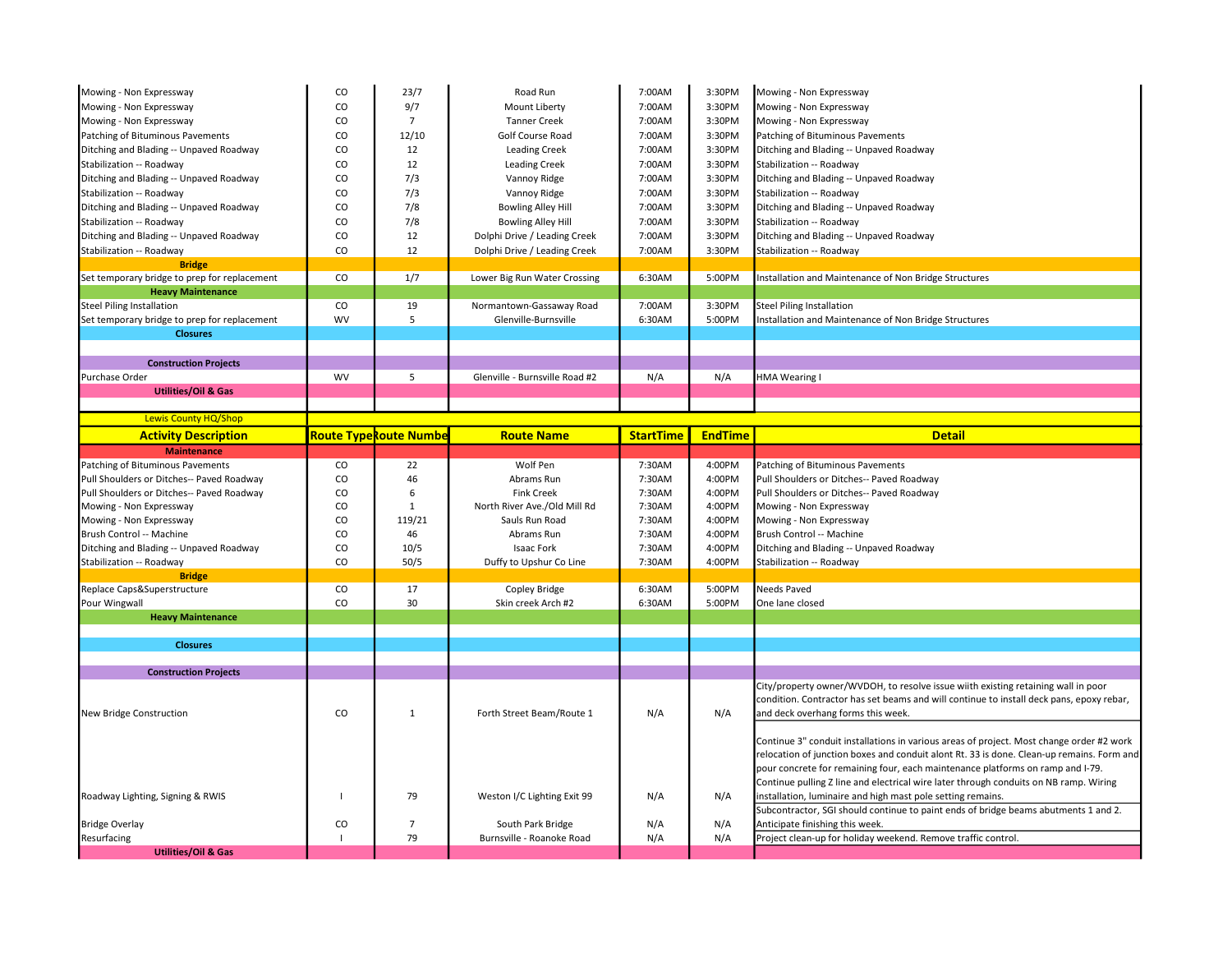| <b>Upshur County HQ/Shop</b>              |               |                               |                     |                  |                |                                                                                           |
|-------------------------------------------|---------------|-------------------------------|---------------------|------------------|----------------|-------------------------------------------------------------------------------------------|
| <b>Activity Description</b>               |               | <u>Route TypeRoute Numbe</u>  | <b>Route Name</b>   | <b>StartTime</b> | <b>EndTime</b> | <b>Detail</b>                                                                             |
| <b>Maintenance</b>                        |               |                               |                     |                  |                |                                                                                           |
| Minor Drainage Structures                 |               |                               |                     | 7:00AM           | 3:30PM         | Minor Drainage Structures                                                                 |
| Paving                                    | $_{\rm CO}$   | 10                            | Nebo Road           | 7:00AM           | 3:30PM         | Paving                                                                                    |
| Mowing - Non Expressway                   | CO            | 11/22                         | Mill Site           | 7:00AM           | 3:30PM         | Mowing - Non Expressway                                                                   |
| Removing Ditchline Obstacles              | CO            | 46                            | Eden                | 7:00AM           | 3:30PM         | Removing Ditchline Obstacles                                                              |
| Ditching and Blading -- Unpaved Roadway   | CO            | 11/4                          | Natural Bridge      | 7:00AM           | 3:30PM         | Ditching and Blading -- Unpaved Roadway                                                   |
| <b>Bridge</b>                             |               |                               |                     |                  |                |                                                                                           |
| <b>Bridge Inspection</b>                  | CO            | 9                             | Youth Camp Girder   | 6:30AM           | 5:00PM         | <b>Bridge Inspection</b>                                                                  |
| <b>Heavy Maintenance</b>                  |               |                               |                     |                  |                |                                                                                           |
|                                           |               |                               |                     |                  |                |                                                                                           |
| <b>Closures</b>                           |               |                               |                     |                  |                |                                                                                           |
|                                           |               |                               |                     |                  |                |                                                                                           |
| <b>Construction Projects</b>              |               |                               |                     |                  |                |                                                                                           |
|                                           |               |                               |                     |                  |                |                                                                                           |
|                                           |               |                               |                     |                  |                |                                                                                           |
| <b>Utilities/Oil &amp; Gas</b>            |               |                               |                     |                  |                |                                                                                           |
|                                           |               |                               |                     |                  |                |                                                                                           |
| <b>Webster County HQ/Shop</b>             |               |                               |                     |                  |                |                                                                                           |
| <b>Activity Description</b>               |               | <b>Route Type Route Numbe</b> | <b>Route Name</b>   | <b>StartTime</b> | <b>EndTime</b> | <b>Detail</b>                                                                             |
| <b>Maintenance</b>                        |               |                               |                     |                  |                |                                                                                           |
| Pull Shoulders or Ditches-- Paved Roadway | CO            | 36/1                          | Fred Rice Road      | 7:00AM           | 3:30PM         | Pull Shoulders or Ditches-- Paved Roadway                                                 |
| Flagging                                  | CO            | 36/1                          | Fred Rice Road      | 7:00AM           | 3:30PM         | Flagging                                                                                  |
| Flagging                                  | <b>WV</b>     | 20                            | Webster Road        | 7:00AM           | 3:30PM         | Flagging                                                                                  |
| Mowing - Non Expressway                   | <b>WV</b>     | 20                            | Webster Road        | 7:00AM           | 3:30PM         | Mowing - Non Expressway                                                                   |
| Pull Shoulders or Ditches-- Paved Roadway | CO            | 15/21                         | Bowers Road         | 7:00AM           | 3:30PM         | Pull Shoulders or Ditches-- Paved Roadway                                                 |
| Flagging                                  | CO            | 15/21                         | Bowers Road         | 7:00AM           | 3:30PM         | Flagging                                                                                  |
| Mowing - Non Expressway                   | <b>WV</b>     | 15                            | Point Mountain Road | 7:00AM           | 3:30PM         | Mowing - Non Expressway                                                                   |
| Flagging                                  | WV            | 15                            | Point Mountain Road | 7:00AM           | 3:30PM         | Flagging                                                                                  |
| Pull Shoulders or Ditches-- Paved Roadway | CO            | 20/18                         | Hodam Creek Road    | 7:00AM           | 3:30PM         | Pull Shoulders or Ditches-- Paved Roadway                                                 |
|                                           | CO            |                               | Hodam Creek         | 7:00AM           | 3:30PM         |                                                                                           |
| Pull Shoulders or Ditches-- Paved Roadway |               | 20/19                         |                     |                  |                | Pull Shoulders or Ditches-- Paved Roadway                                                 |
| Flagging                                  | CO            | 20/18                         | Hodam Creek Road    | 7:00AM           | 3:30PM         | Flagging                                                                                  |
| Flagging                                  | CO            | 20/19                         | Hodam Creek         | 7:00AM           | 3:30PM         | Flagging                                                                                  |
| Ditching and Blading -- Unpaved Roadway   | <sub>co</sub> | 28/1                          | Camp Run ROad       | 7:00AM           | 3:30PM         | Ditching and Blading -- Unpaved Roadway                                                   |
| Pull Shoulders or Ditches-- Paved Roadway | CO            | 46                            | Williams River Road | 7:00AM           | 3:30PM         | Pull Shoulders or Ditches-- Paved Roadway                                                 |
| Flagging                                  | CO            | 46                            | Williams River Road | 7:00AM           | 3:30PM         | Flagging                                                                                  |
| <b>Bridge</b>                             |               |                               |                     |                  |                |                                                                                           |
|                                           |               |                               |                     |                  |                |                                                                                           |
| <b>Heavy Maintenance</b>                  |               |                               |                     |                  |                |                                                                                           |
|                                           |               |                               |                     |                  |                |                                                                                           |
| <b>Closures</b>                           |               |                               |                     |                  |                |                                                                                           |
|                                           |               |                               |                     |                  |                |                                                                                           |
| <b>Construction Projects</b>              |               |                               |                     |                  |                |                                                                                           |
|                                           |               |                               |                     |                  |                | Temporary signals are in place and functional to support traffic on temporary bridge      |
|                                           |               |                               |                     |                  |                | (detour). Guardrail should be installed as of Saturday, June 25. Temporary paint striping |
| <b>Bridge Construction</b>                | <b>WV</b>     | 82                            | Skyles Creek CHBM   | 6:30AM           | 5:00PM         | was moved up one day to Wednesday, June 29. Permanent striping will follow in 30 days.    |
|                                           |               |                               |                     |                  |                |                                                                                           |
| <b>Utilities/Oil &amp; Gas</b>            |               |                               |                     |                  |                |                                                                                           |
|                                           |               |                               |                     |                  |                |                                                                                           |
| District Seven Heavy Maintenance HQ       |               |                               |                     |                  |                |                                                                                           |
| <b>Activity Description</b>               |               | <b>Route Type Route Numbe</b> | <b>Route Name</b>   | <b>StartTime</b> | <b>EndTime</b> | <b>Detail</b>                                                                             |
| <b>Maintenance</b>                        |               |                               |                     |                  |                |                                                                                           |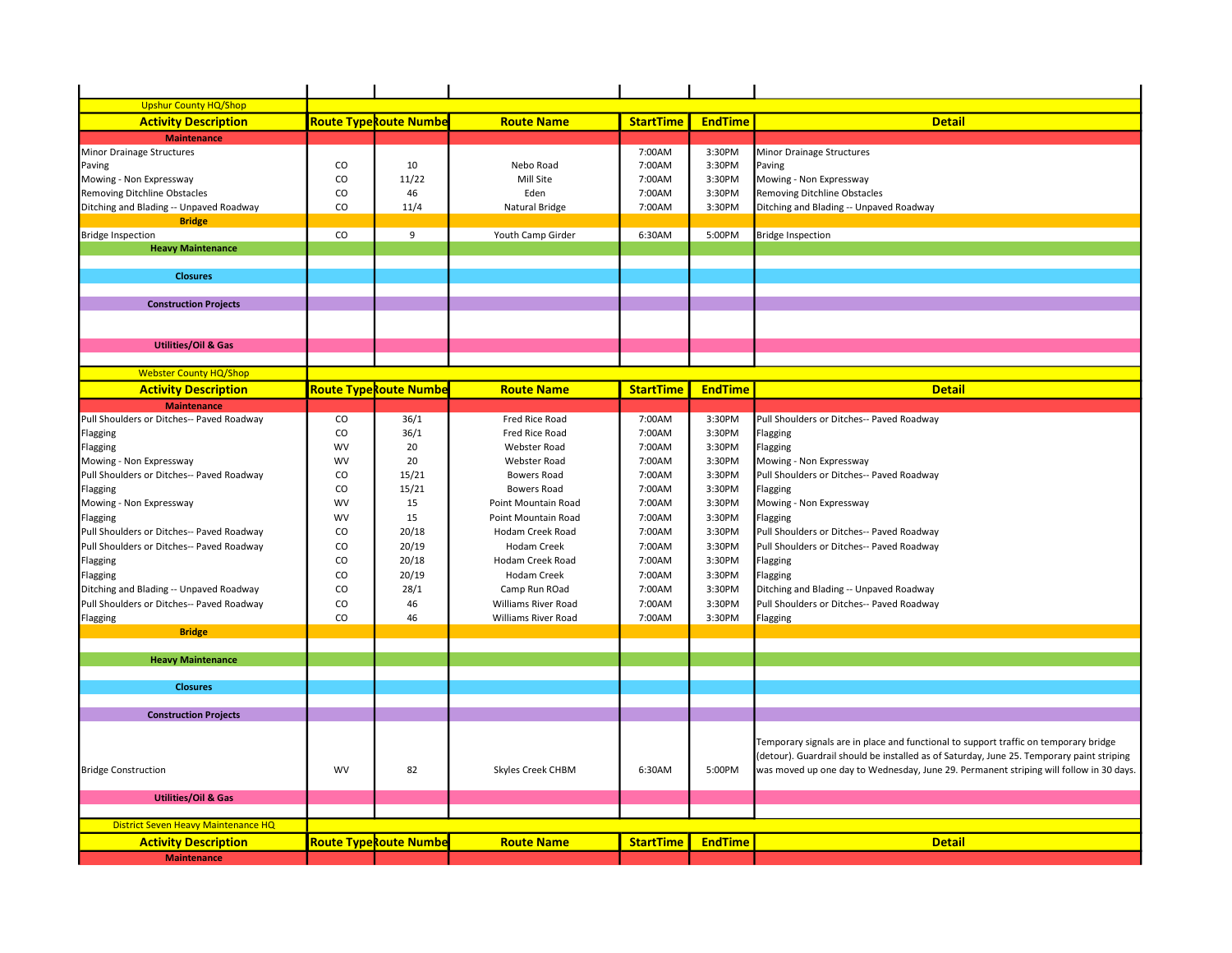| <b>Bridge</b>                        |                          |                               |                        |                  |                |                                      |
|--------------------------------------|--------------------------|-------------------------------|------------------------|------------------|----------------|--------------------------------------|
|                                      |                          |                               |                        |                  |                |                                      |
| <b>Heavy Maintenance</b>             |                          |                               |                        |                  |                |                                      |
|                                      |                          |                               |                        |                  |                |                                      |
| <b>Closures</b>                      |                          |                               |                        |                  |                |                                      |
|                                      |                          |                               |                        |                  |                |                                      |
| <b>Construction Projects</b>         |                          |                               |                        |                  |                |                                      |
|                                      |                          |                               |                        |                  |                |                                      |
| <b>Utilities/Oil &amp; Gas</b>       |                          |                               |                        |                  |                |                                      |
|                                      |                          |                               |                        |                  |                |                                      |
| <b>District Seven Equipment Shop</b> |                          |                               |                        |                  |                |                                      |
| <b>Activity Description</b>          |                          | <b>Route Type Route Numbe</b> | <b>Route Name</b>      | <b>StartTime</b> | <b>EndTime</b> | <b>Detail</b>                        |
|                                      |                          |                               |                        |                  |                |                                      |
| <b>Maintenance</b>                   |                          |                               |                        |                  |                |                                      |
|                                      |                          |                               |                        |                  |                |                                      |
| <b>Bridge</b>                        |                          |                               |                        |                  |                |                                      |
|                                      |                          |                               |                        |                  |                |                                      |
| <b>Heavy Maintenance</b>             |                          |                               |                        |                  |                |                                      |
|                                      |                          |                               |                        |                  |                |                                      |
| <b>Closures</b>                      |                          |                               |                        |                  |                |                                      |
|                                      |                          |                               |                        |                  |                |                                      |
| <b>Construction Projects</b>         |                          |                               |                        |                  |                |                                      |
|                                      |                          |                               |                        |                  |                |                                      |
| <b>Utilities/Oil &amp; Gas</b>       |                          |                               |                        |                  |                |                                      |
|                                      |                          |                               |                        |                  |                |                                      |
| <b>I-79 Section Five HQ/Shop</b>     |                          |                               |                        |                  |                |                                      |
| <b>Activity Description</b>          |                          | <b>Route Type Route Numbe</b> | <b>Route Name</b>      | <b>StartTime</b> | <b>EndTime</b> | <b>Detail</b>                        |
|                                      |                          |                               |                        |                  |                |                                      |
| <b>Maintenance</b>                   |                          |                               |                        |                  |                |                                      |
| Herbicide Spraying                   | $\overline{\phantom{a}}$ | 79                            | $I-79$                 | 7:00AM           | 3:30PM         | Guardrail                            |
| Litter Pickup & Disposal             | $\overline{1}$           | 79                            | $I-79$                 | 7:00AM           | 3:30PM         | Litter Pickup & Disposal             |
| Hand Mowing/Trimming                 | J.                       | 79                            | $I-79$                 | 7:00AM           | 3:30PM         | Hand Mowing/Trimming                 |
| Mowing - Expressway (Interstate/APD) | $\mathbf{I}$             | 79                            | $I-79$                 | 7:00AM           | 3:30PM         | Mowing - Expressway (Interstate/APD) |
| Brush Control -- Machine             | $\overline{1}$           | 79                            | $I-79$                 | 7:00AM           | 3:30PM         | <b>Brush Excavator</b>               |
| <b>Bridge</b>                        |                          |                               |                        |                  |                |                                      |
|                                      |                          |                               |                        |                  |                |                                      |
| <b>Heavy Maintenance</b>             |                          |                               |                        |                  |                |                                      |
|                                      |                          |                               |                        |                  |                |                                      |
| <b>Closures</b>                      |                          |                               |                        |                  |                |                                      |
|                                      |                          |                               |                        |                  |                |                                      |
| <b>Construction Projects</b>         |                          |                               |                        |                  |                |                                      |
|                                      |                          |                               |                        |                  |                |                                      |
| <b>Utilities/Oil &amp; Gas</b>       |                          |                               |                        |                  |                |                                      |
|                                      |                          |                               |                        |                  |                |                                      |
| I-79 Section Four HQ/Shop            |                          |                               |                        |                  |                |                                      |
| <b>Activity Description</b>          |                          | <b>Route Type Route Numbe</b> | <b>Route Name</b>      | <b>StartTime</b> | <b>EndTime</b> | <b>Detail</b>                        |
| <b>Maintenance</b>                   |                          |                               |                        |                  |                |                                      |
| Litter Pickup & Disposal             | $\overline{1}$           | 79                            | Flatwoods - Weston     | 7:00AM           | 3:30PM         | Litter Pickup & Disposal             |
| Mowing - Expressway (Interstate/APD) | $\mathbf{I}$             | 79                            | Burnsville - Flatwoods | 7:00AM           | 3:30PM         | Mowing - Expressway (Interstate/APD) |
| Mowing - Expressway (Interstate/APD) | $\mathbf{I}$             | 79                            | Burnsville - Flatwoods | 7:00AM           | 3:30PM         | Mowing - Expressway (Interstate/APD) |
| <b>Bridge</b>                        |                          |                               |                        |                  |                |                                      |
|                                      |                          |                               |                        |                  |                |                                      |
|                                      |                          |                               |                        |                  |                |                                      |
| <b>Heavy Maintenance</b>             |                          |                               |                        |                  |                |                                      |
| <b>Closures</b>                      |                          |                               |                        |                  |                |                                      |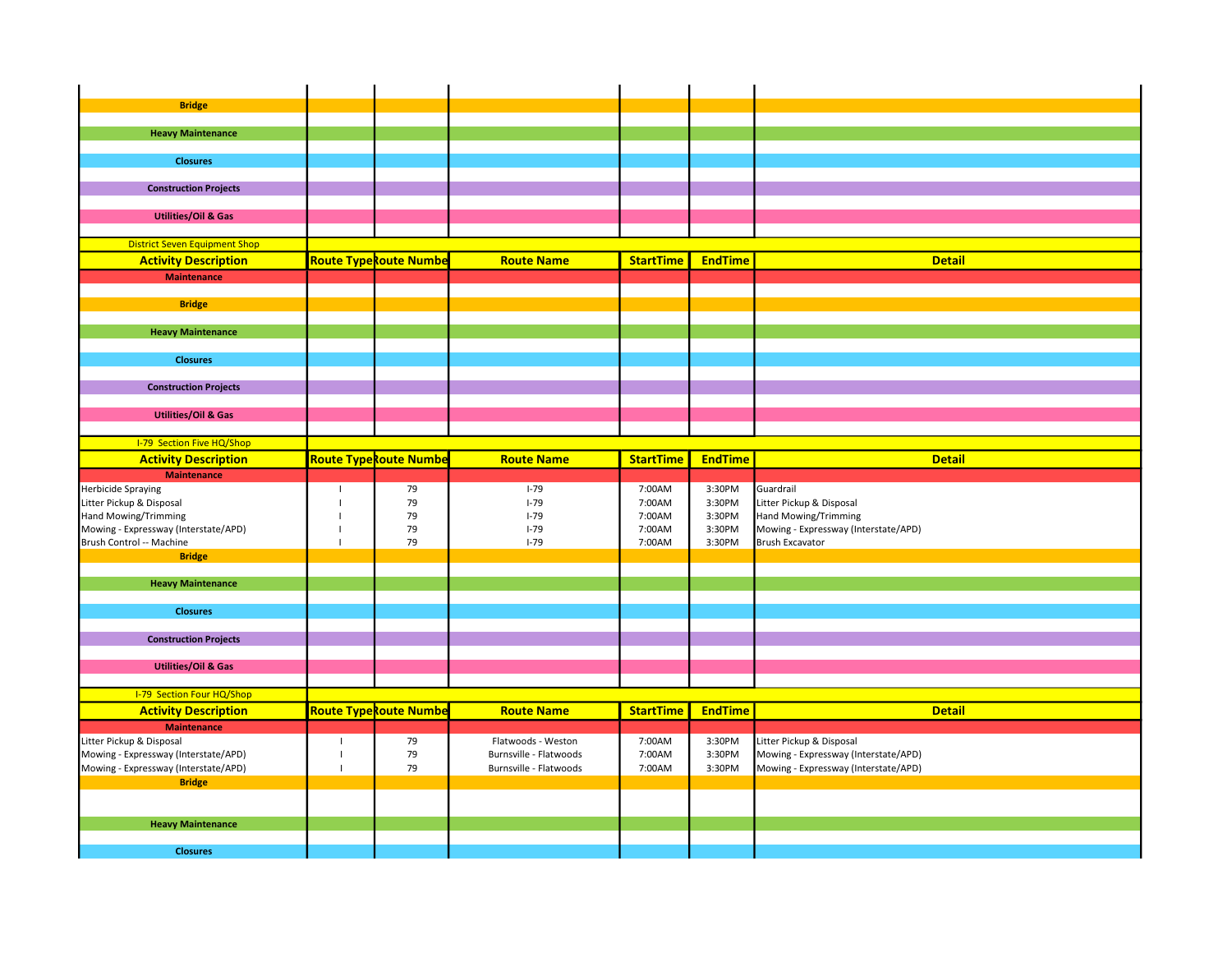| <b>Construction Projects</b>                     |              |                               |                      |                  |                  |                                                |
|--------------------------------------------------|--------------|-------------------------------|----------------------|------------------|------------------|------------------------------------------------|
|                                                  |              |                               |                      |                  |                  |                                                |
| <b>Utilities/Oil &amp; Gas</b>                   |              |                               |                      |                  |                  |                                                |
|                                                  |              |                               |                      |                  |                  |                                                |
| <b>District Seven Construction</b>               |              |                               |                      |                  |                  |                                                |
| <b>Activity Description</b>                      |              | <b>Route Type Route Numbe</b> | <b>Route Name</b>    | <b>StartTime</b> | <b>EndTime</b>   | <b>Detail</b>                                  |
| <b>Maintenance</b>                               |              |                               |                      |                  |                  |                                                |
| <b>Bridge</b>                                    |              |                               |                      |                  |                  |                                                |
|                                                  |              |                               |                      |                  |                  |                                                |
| <b>Heavy Maintenance</b>                         |              |                               |                      |                  |                  |                                                |
|                                                  |              |                               |                      |                  |                  |                                                |
| <b>Closures</b>                                  |              |                               |                      |                  |                  |                                                |
|                                                  |              |                               |                      |                  |                  |                                                |
| <b>Construction Projects</b>                     |              |                               |                      |                  |                  |                                                |
| <b>Utilities/Oil &amp; Gas</b>                   |              |                               |                      |                  |                  |                                                |
|                                                  |              |                               |                      |                  |                  |                                                |
| <b>District Seven Maintenance/Equipment Pool</b> |              |                               |                      |                  |                  |                                                |
| <b>Activity Description</b>                      |              | <b>Route Type Route Numbe</b> | <b>Route Name</b>    | <b>StartTime</b> | <b>EndTime</b>   | <b>Detail</b>                                  |
| <b>Maintenance</b>                               |              |                               |                      |                  |                  |                                                |
|                                                  |              |                               |                      |                  |                  |                                                |
| <b>Bridge</b>                                    |              |                               |                      |                  |                  |                                                |
|                                                  |              |                               |                      |                  |                  |                                                |
| <b>Heavy Maintenance</b>                         |              |                               |                      |                  |                  |                                                |
| <b>Closures</b>                                  |              |                               |                      |                  |                  |                                                |
|                                                  |              |                               |                      |                  |                  |                                                |
| <b>Construction Projects</b>                     |              |                               |                      |                  |                  |                                                |
|                                                  |              |                               |                      |                  |                  |                                                |
| <b>Utilities/Oil &amp; Gas</b>                   |              |                               |                      |                  |                  |                                                |
|                                                  |              |                               |                      |                  |                  |                                                |
| <b>Corridor H Section O HQ</b>                   |              |                               |                      |                  |                  |                                                |
| <b>Activity Description</b>                      |              | <b>Route Type Route Numbe</b> | <b>Route Name</b>    | <b>StartTime</b> | <b>EndTime</b>   | <b>Detail</b>                                  |
| <b>Maintenance</b>                               |              |                               |                      |                  |                  |                                                |
| Dead Animal - Not Deer - Pickup/Removal          | US           | 33                            | Corridor H           | 7:00AM<br>7:00AM | 3:30PM<br>3:30PM | Dead Animal - Not Deer - Pickup/Removal        |
| Paving<br>Mowing - Expressway (Interstate/APD)   | County<br>US | County<br>33                  | County<br>Corridor H | 7:00AM           | 3:30PM           | Paving<br>Mowing - Expressway (Interstate/APD) |
|                                                  |              |                               |                      |                  |                  |                                                |
| <b>Bridge</b>                                    |              |                               |                      |                  |                  |                                                |
|                                                  |              |                               |                      |                  |                  |                                                |
| <b>Heavy Maintenance</b>                         |              |                               |                      |                  |                  |                                                |
| <b>Closures</b>                                  |              |                               |                      |                  |                  |                                                |
|                                                  |              |                               |                      |                  |                  |                                                |
| <b>Construction Projects</b>                     |              |                               |                      |                  |                  |                                                |
|                                                  |              |                               |                      |                  |                  |                                                |
| <b>Utilities/Oil &amp; Gas</b>                   |              |                               |                      |                  |                  |                                                |
|                                                  |              |                               |                      |                  |                  |                                                |
| <b>District Seven HQ</b>                         |              |                               |                      |                  |                  |                                                |
| <b>Activity Description</b>                      |              | <b>Route Type Route Numbe</b> | <b>Route Name</b>    | <b>StartTime</b> | <b>EndTime</b>   | <b>Detail</b>                                  |
| <b>Maintenance</b>                               |              |                               |                      |                  |                  |                                                |
|                                                  |              |                               |                      |                  |                  |                                                |
| <b>Bridge</b>                                    |              |                               |                      |                  |                  |                                                |